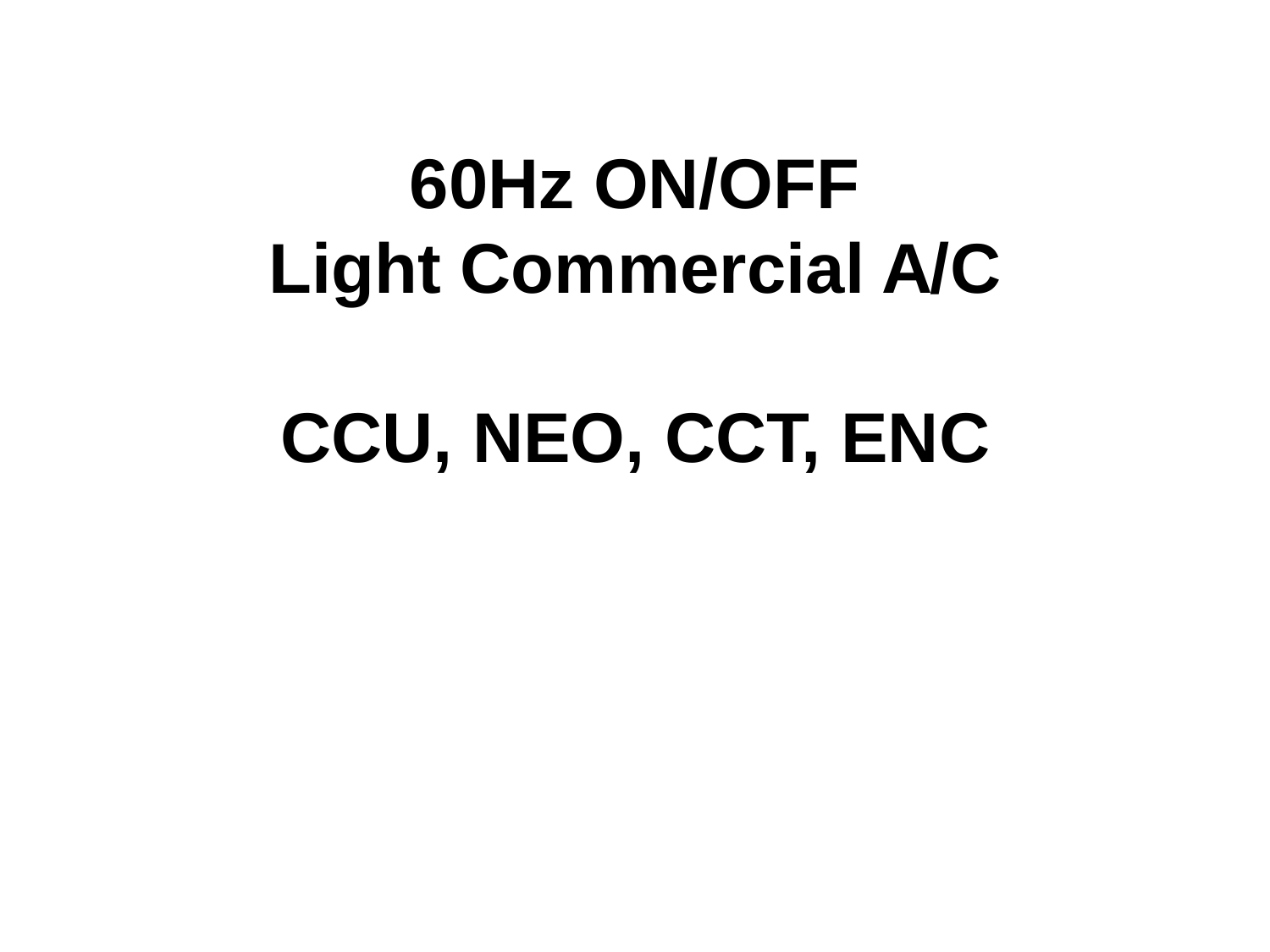# **General Features**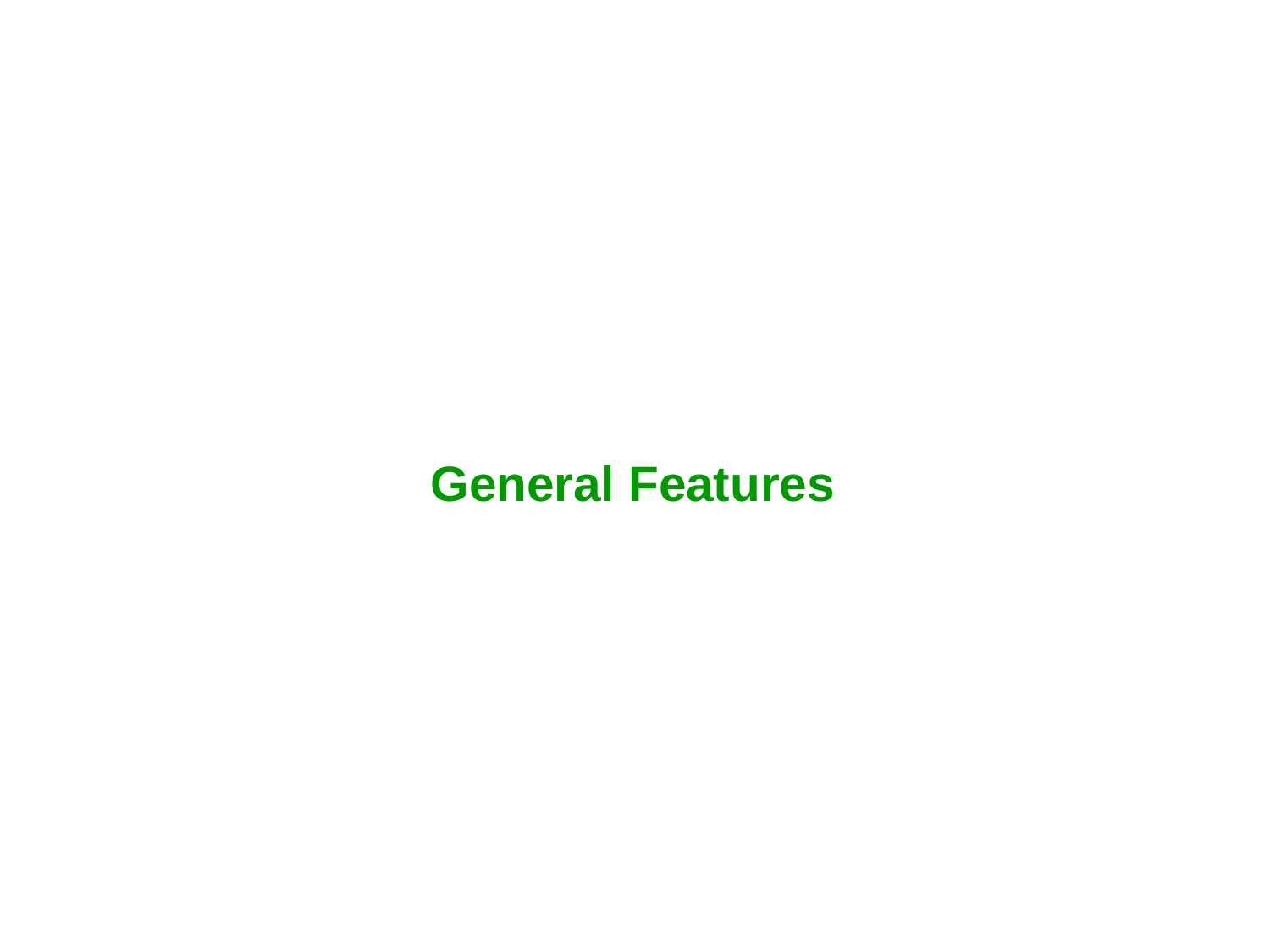### **60Hz ON/OFF LCAC-Top discharge Outdoor Unit**



- **Cooling only;**
- **Compact design for the outdoor unit;**
- **Universal design.**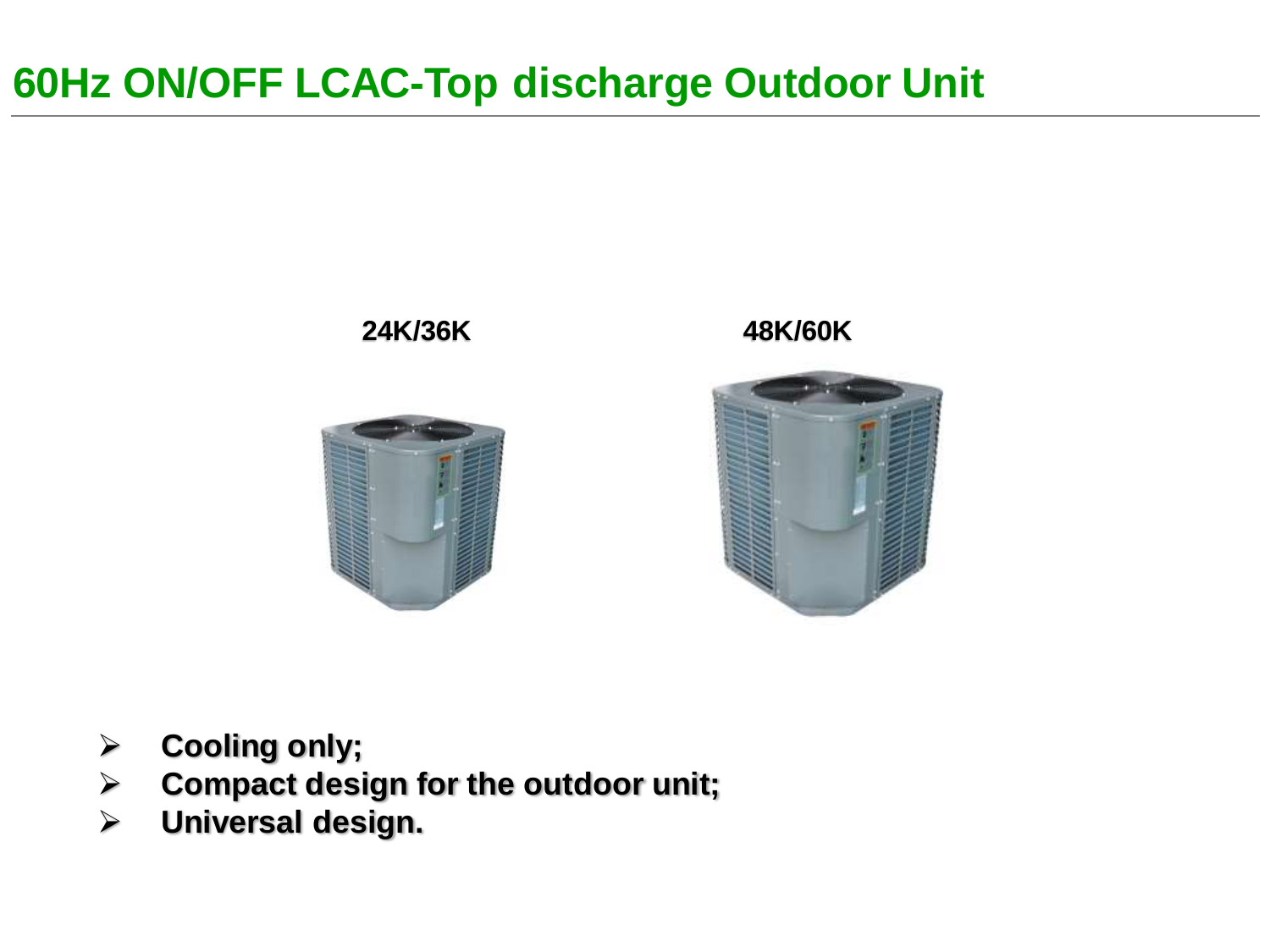#### **60Hz ON/OFF LCAC-Indoor Unit**

| Item                                    | <b>18k</b> | <b>24k</b> | <b>36k</b> | 48k | <b>60k</b> |
|-----------------------------------------|------------|------------|------------|-----|------------|
| 4-way Cassette<br>(compact)             |            |            |            |     |            |
| 4-way Cassette                          |            |            |            |     |            |
| <b>Floor &amp; Ceiling</b>              |            |            |            |     |            |
| Low static<br>pressure Ducted           |            |            |            |     |            |
| <b>Medium static</b><br>pressure Ducted |            |            |            |     |            |
| <b>High static</b><br>pressure Ducted   |            |            |            |     |            |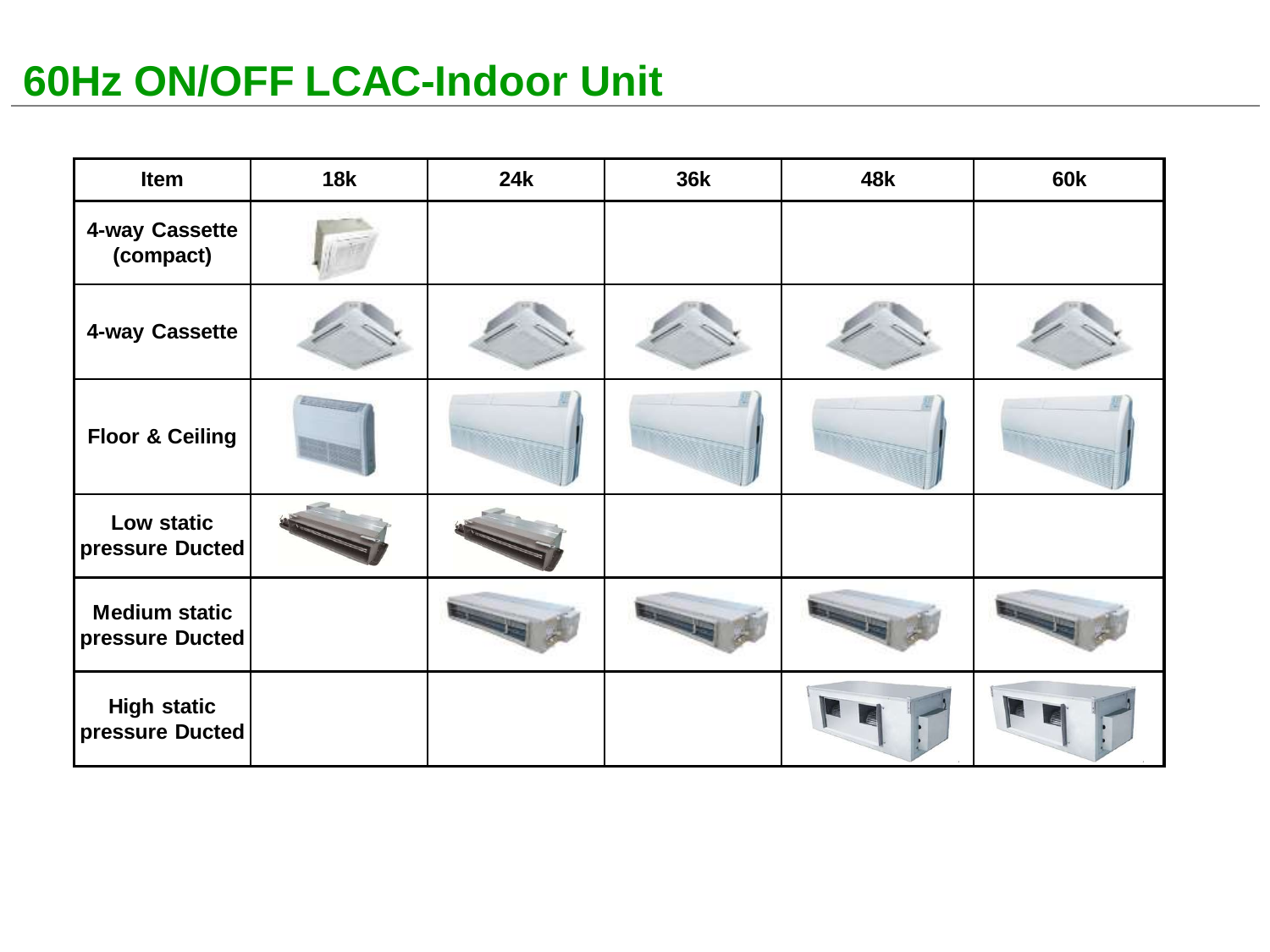#### **60Hz ON/OFF LCAC-Indoor Unit**

| <b>Type</b>          | Model             | Capacity | <b>SEER</b> |
|----------------------|-------------------|----------|-------------|
|                      | <b>CCU24-410C</b> | 24000    | 13          |
|                      | <b>CCU36-410C</b> | 36000    | 13          |
|                      | <b>CCU48-410C</b> | 48000    | 13          |
|                      | <b>CCU60-410C</b> | 60000    | 13          |
|                      |                   |          |             |
| <b>Outdoor Unit</b>  | CCU60-410C-3      | 60000    | 13          |
|                      | NEO24SC-C         | 24000    | 13          |
|                      | NEO36SC-C         | 36000    | 13          |
|                      | NEO48SC-C         | 48000    | 13          |
| <b>Floor Ceiling</b> | NEO60SC-C         | 60000    | 13          |
|                      | <b>CCT24-24-C</b> | 24000    | 13          |
|                      | <b>CCT36-24-C</b> | 36000    | 13          |
|                      | <b>CCT48-24-C</b> | 48000    | 13          |
| Cassette             | <b>CCT60-24-C</b> | 60000    | 13          |
|                      | <b>ENC24-1-C</b>  | 24000    | 13          |
|                      | <b>ENC36-1-C</b>  | 36000    | 13          |
|                      | <b>ENC48-1-C</b>  | 48000    | 13          |
| <b>Ducted</b>        | <b>ENC60-1-C</b>  | 60000    | 13          |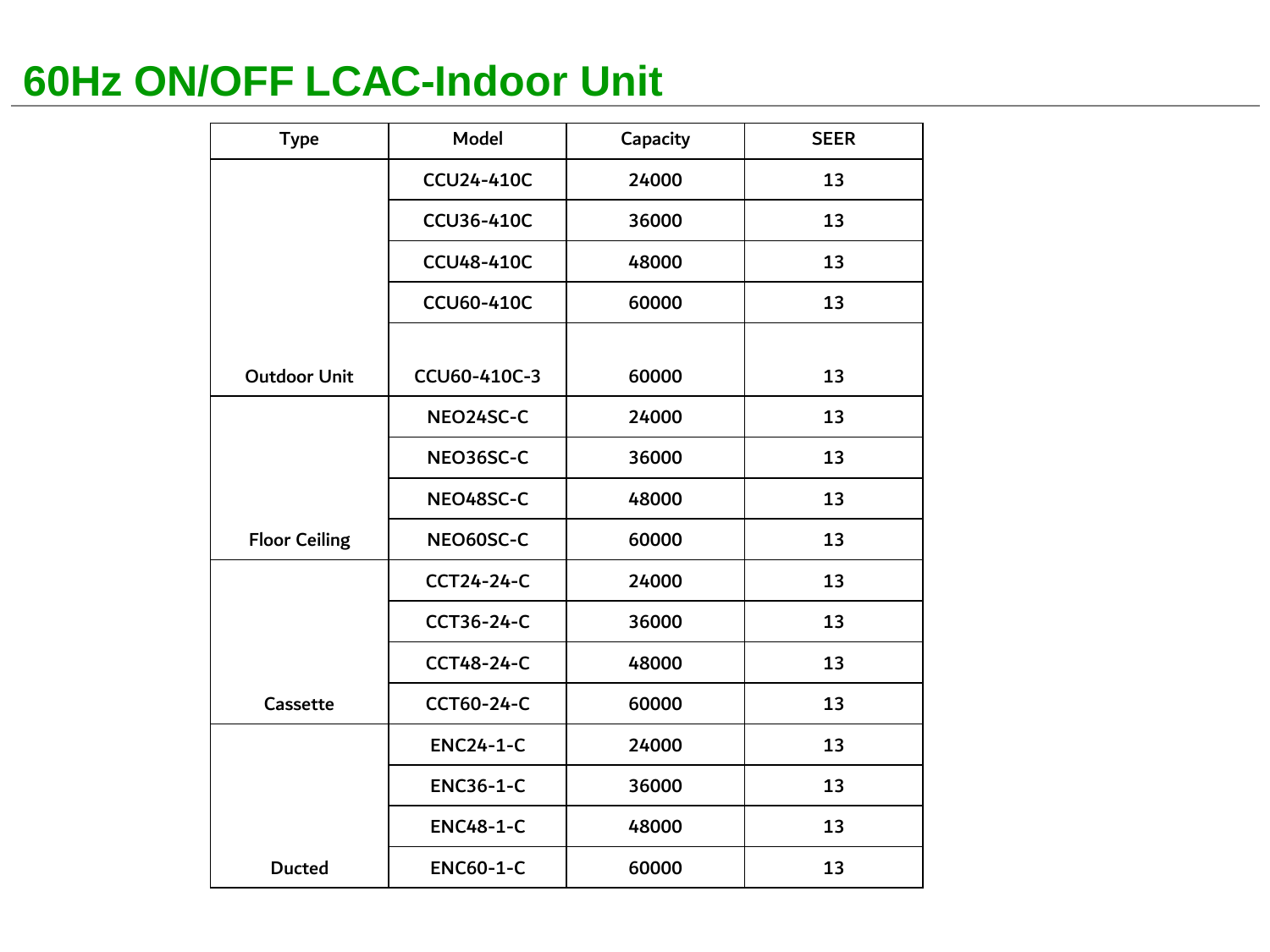### **Advantages of New Design**

#### New design for Top discharge Outdoor unit

 $\geq$  24V electronic control communication connection, safe and simple.





Metal grille

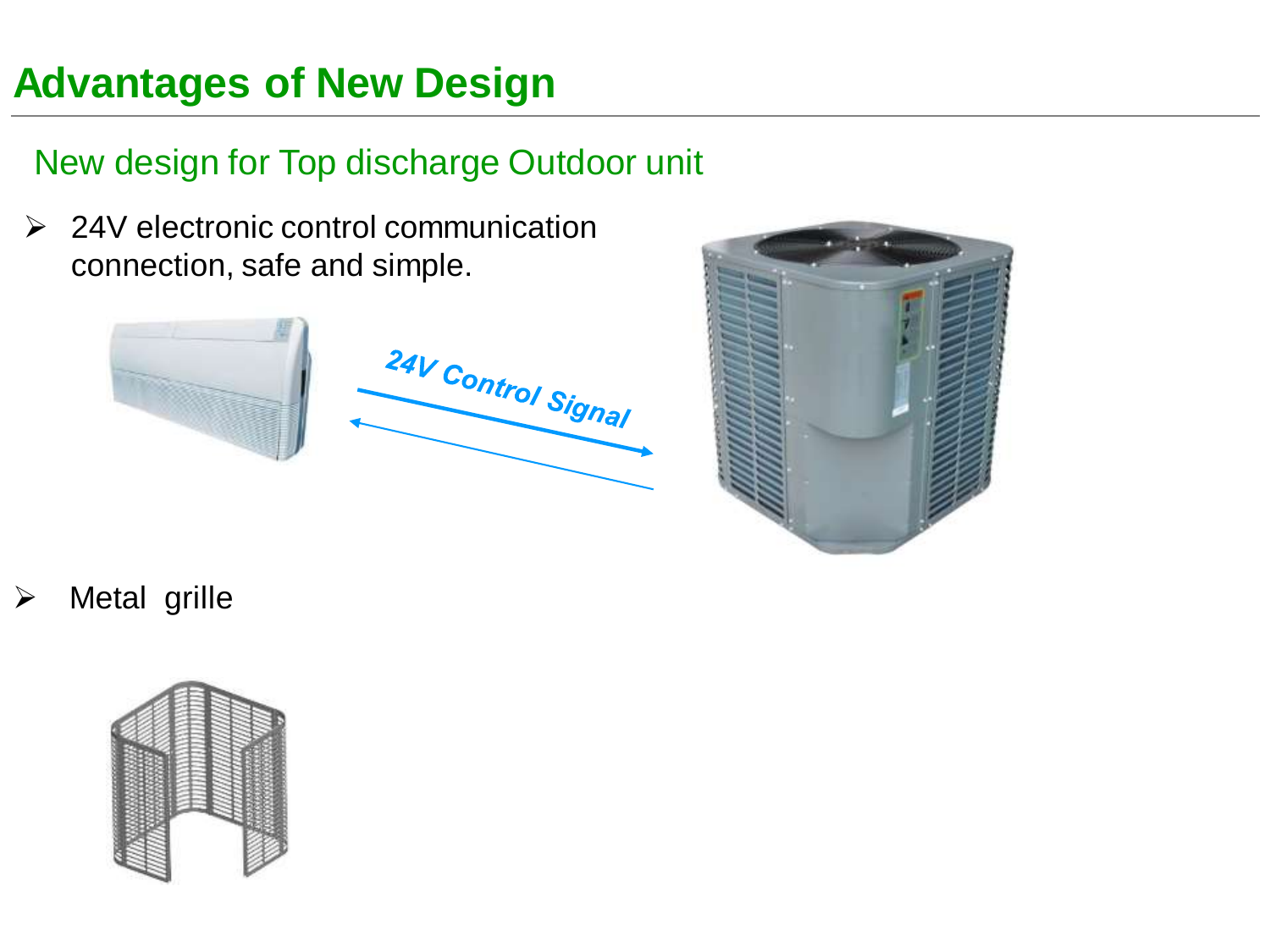# **Technical introduction for indoor units**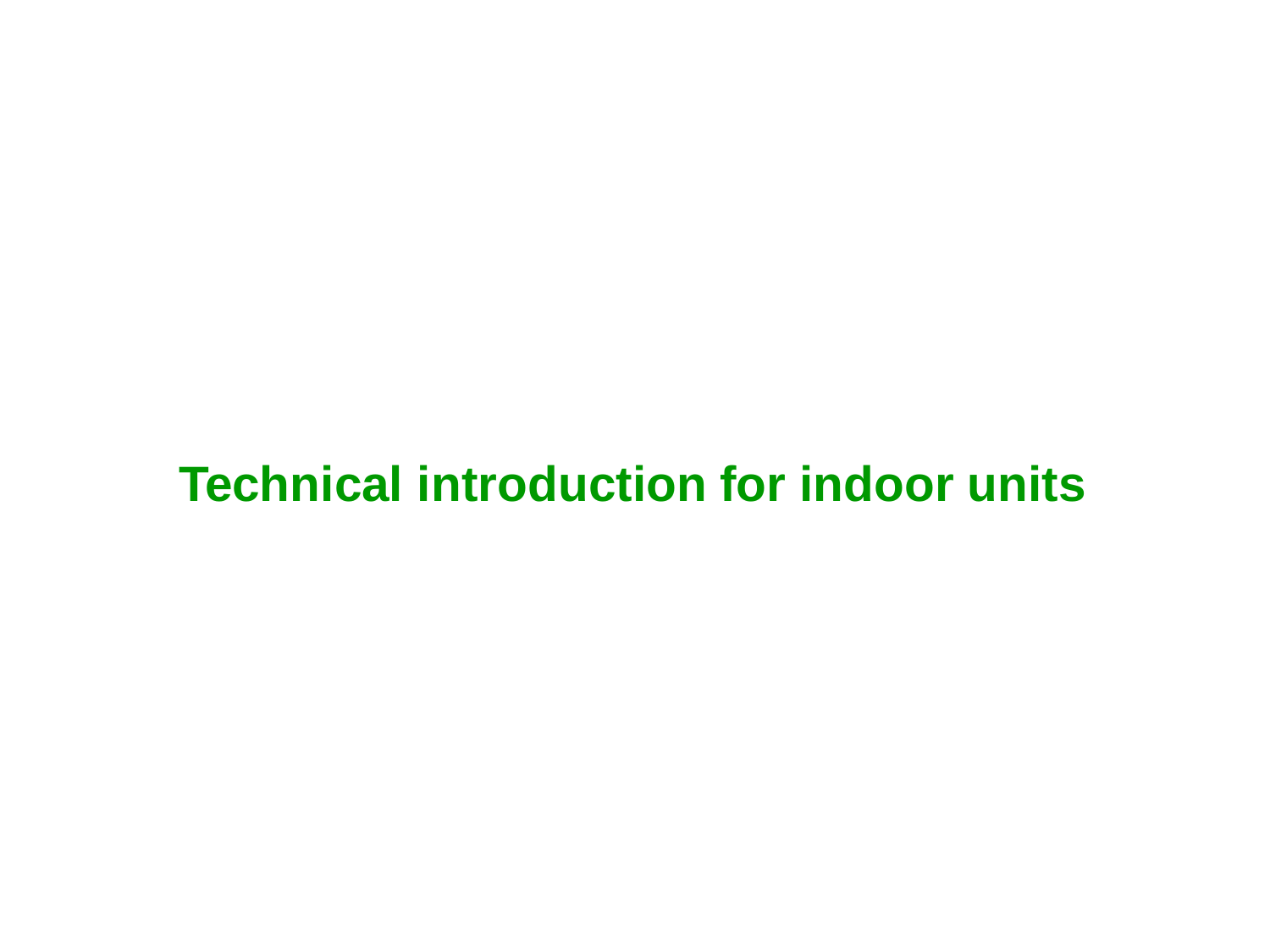#### New developed panel

- $\triangleright$  Indoor unit use uniform standard panel, simple and convenient.
- 18kBtu~60kBtu, standard type, 950\*950mm 18kBtu, compact type, 650\*650mm.





**Compact Panel 650\*650mm**

**Standard Panel 950\*950mm**

 $\triangleright$  New maintenance panel.



Compact type Standard type

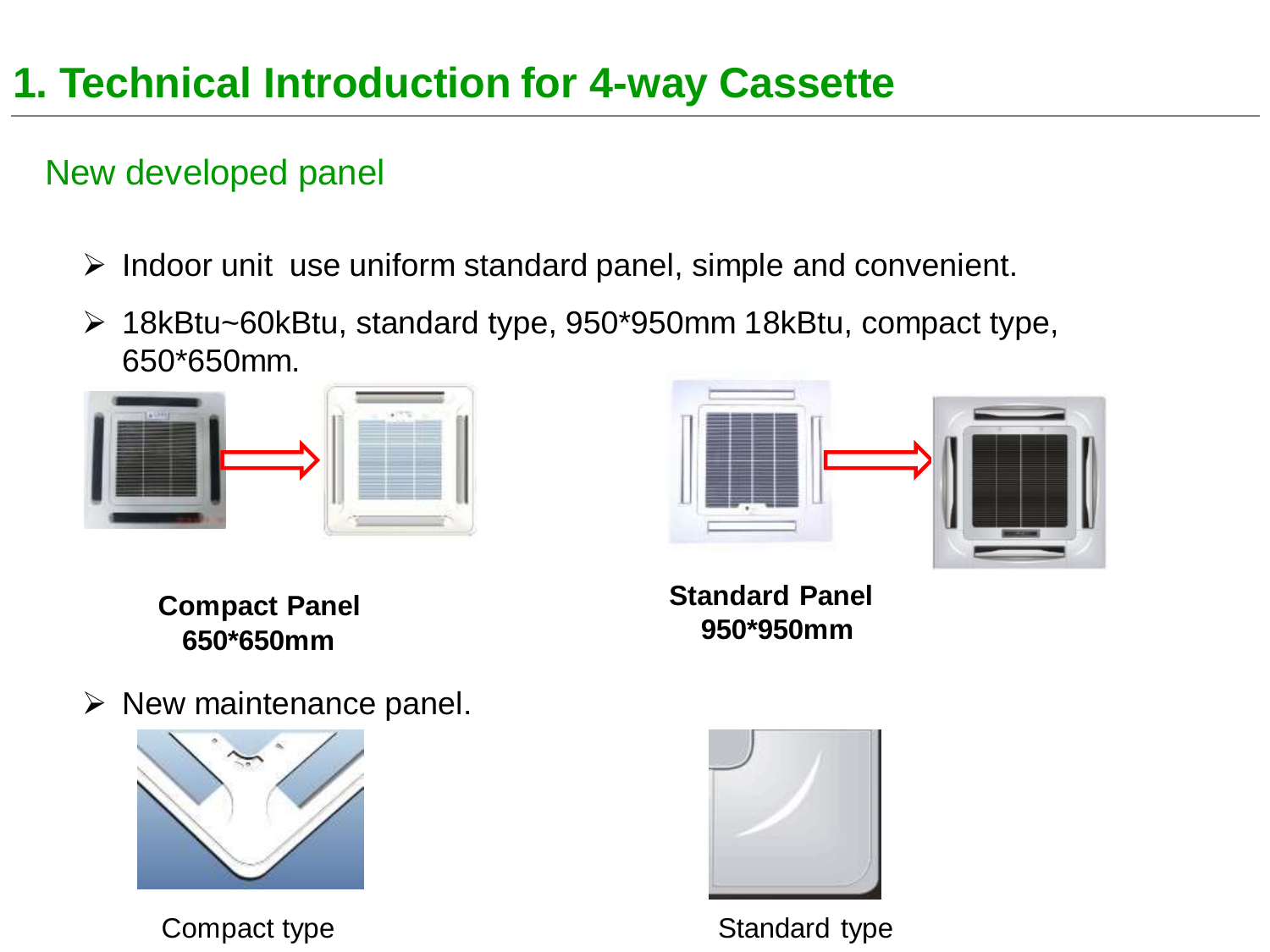#### New developed panel

**New louver**.



**Compact type <b>Standard type** Standard type



 $\triangleright$  New light panel for standard type.





(**option**) (**standard**)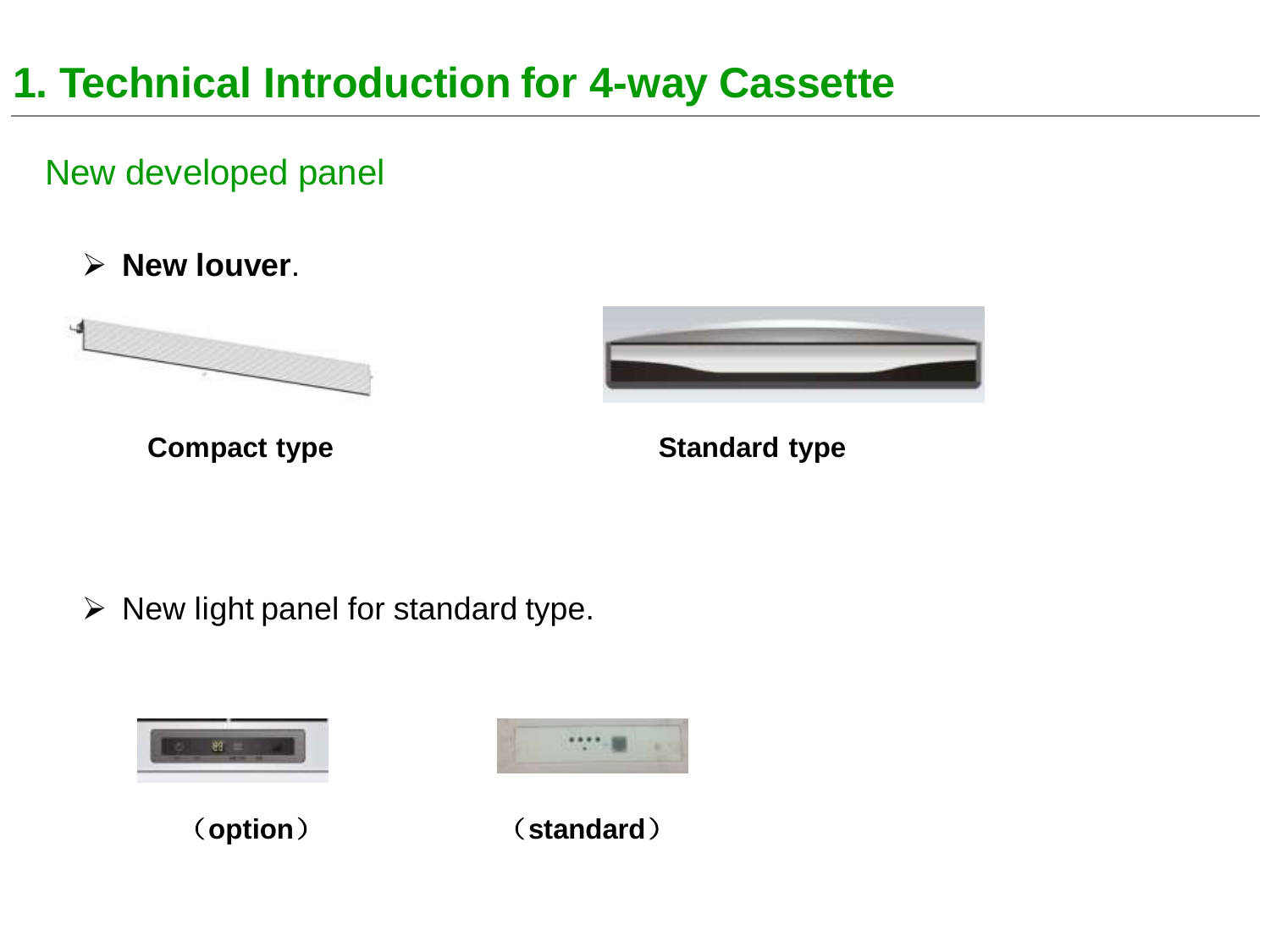#### New body,Slim design, saving installation space

- $\triangleright$  Ultra-thin body design, the thickness of the indoor unit (18kBtu~24kBTU) is only 230mm
- $\triangleright$  Occupied a small installation space, saving interior space.
- $\triangleright$  Use the Oblique inserting type evaporator, 3 rows φ7mm evaporator for 48KBtu/60KBtu.





#### Intelligent auto-swing function, three modes for choice



prevention direct air flow position



prevention dirty ceiling position

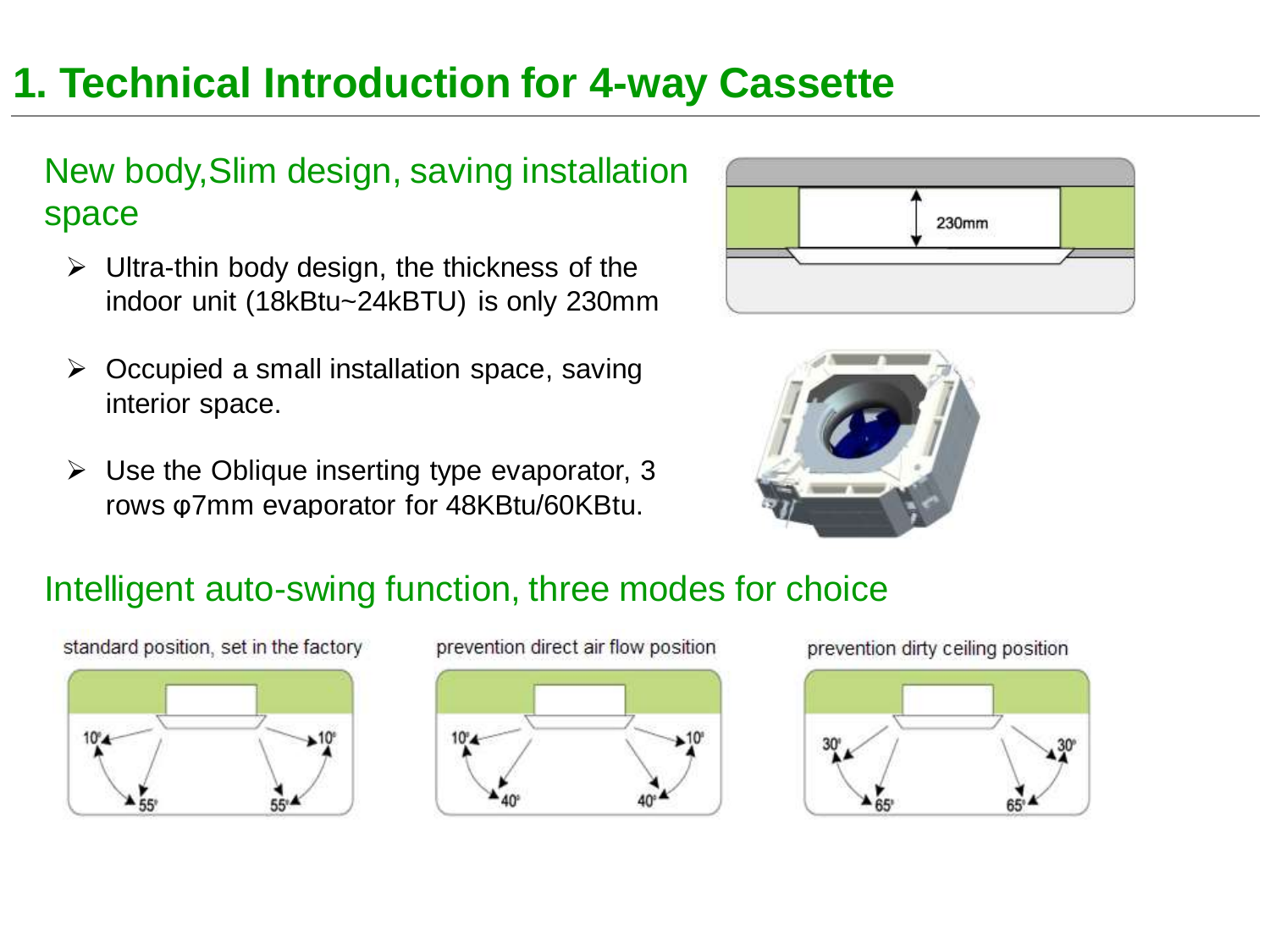#### Three fan speed selection New streamlined fan design diffuser low three-dimensional middle spiral fan blade high

#### 4-way air flow

- $\triangleright$  4-way air flow, cold air can reach each corner of the room, providing a stable and comfortable environment.
- $\triangleright$  Use two stepper motors to control four louvers, stable air flow.

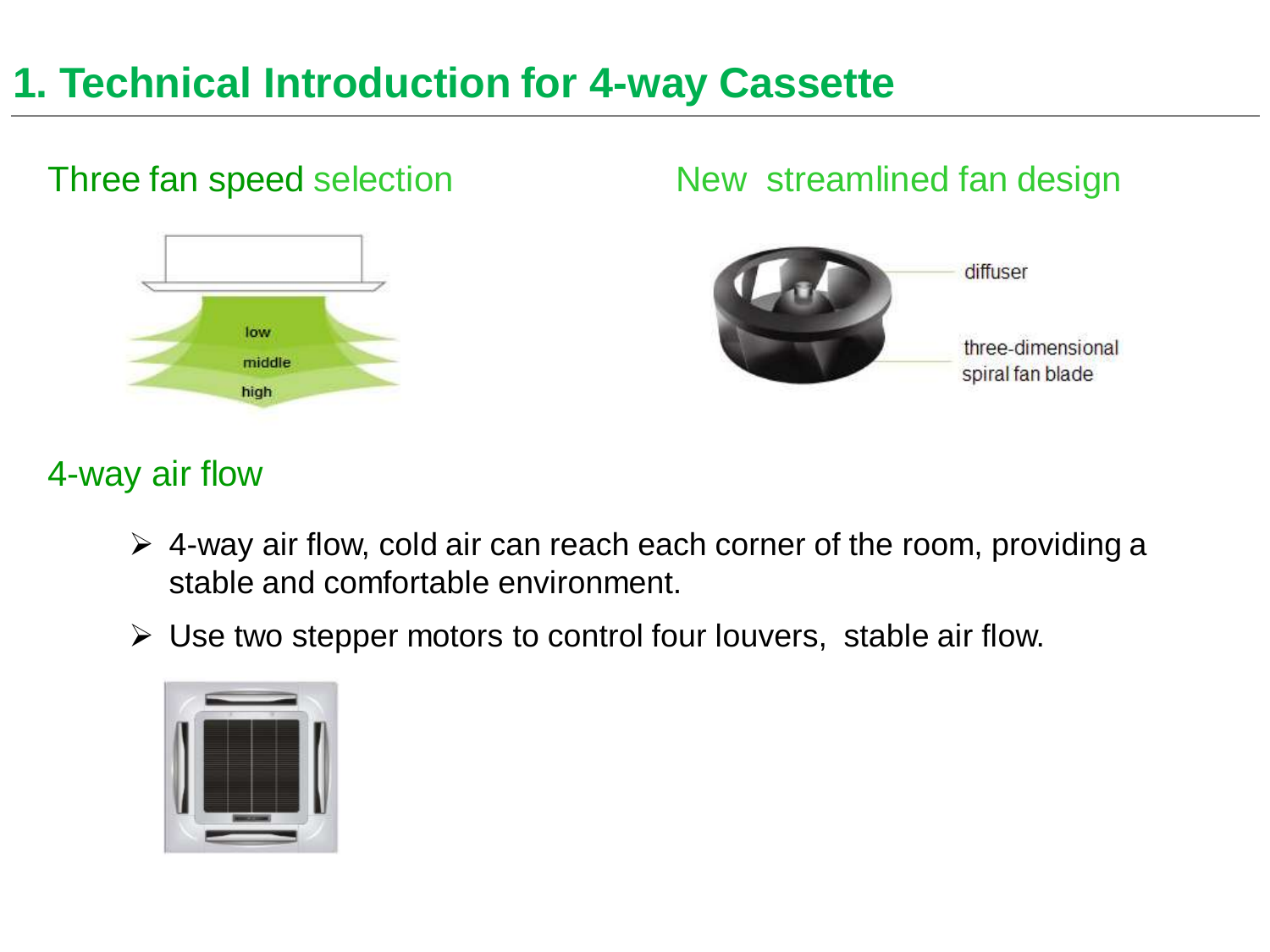#### Convenient Installation

 $\triangleright$  Filter can be easily taken from the panel, convenient for installation. And filter is washable and durable, easy for use and clear.



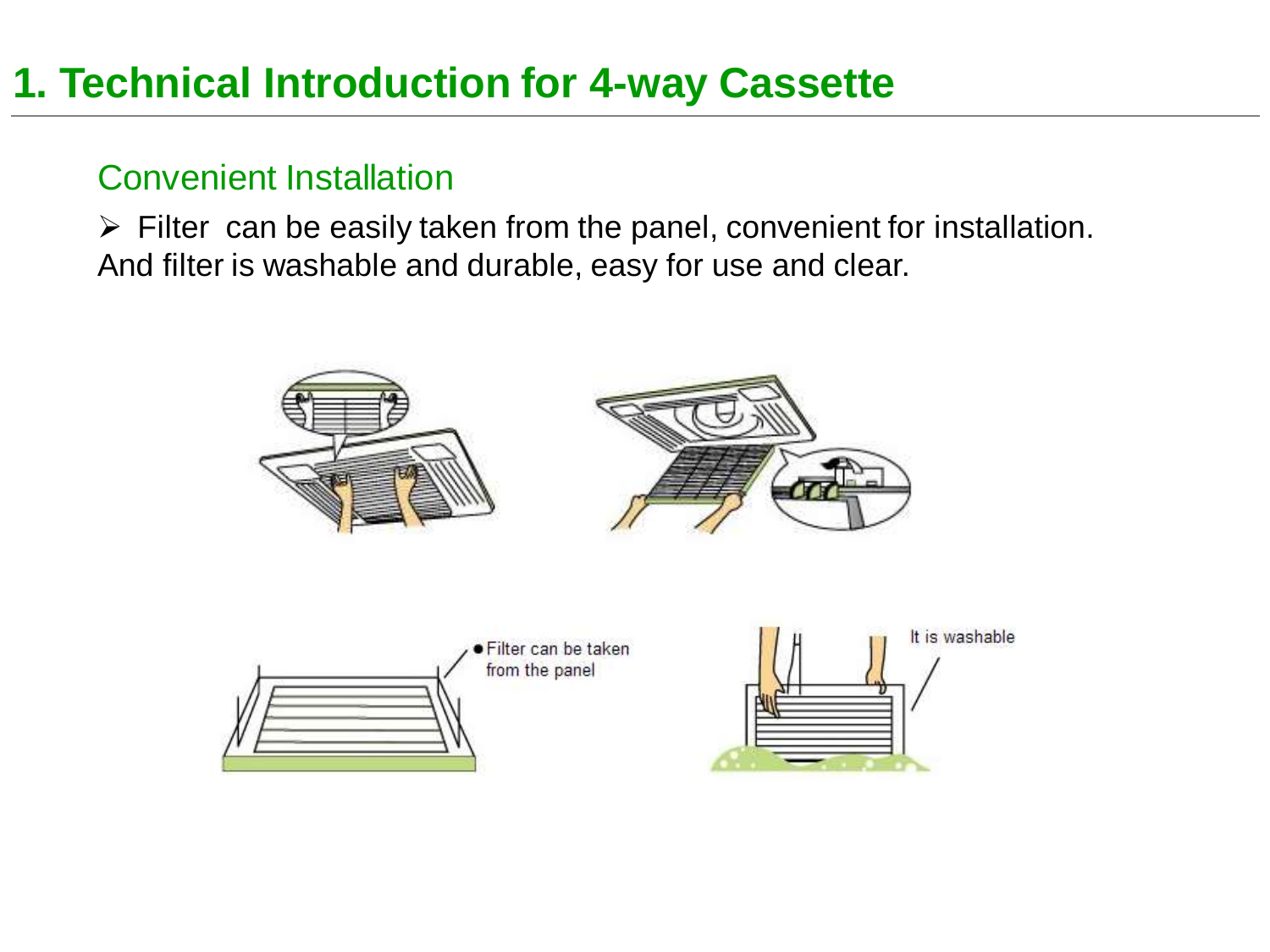#### Built-in drain pump



- $\geq$  18kBtu~60kBtu, standard type, pumping head is up to 1200 mm. 18kBtu, compact type, pumping head is up to 700mm.
- $\triangleright$  Condensing water can be drained completely, convenient for installation.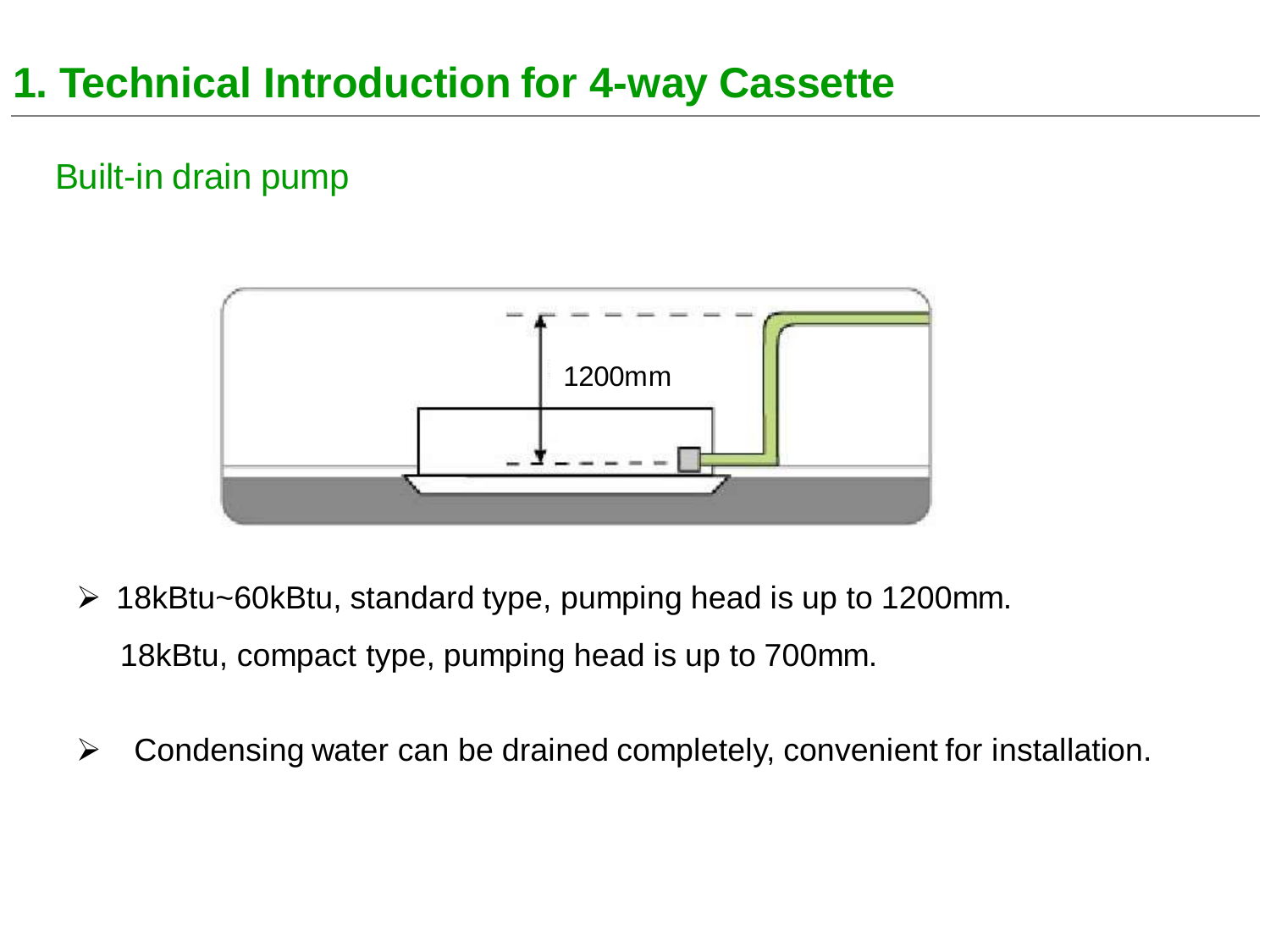Fresh air makes air quality more healthy and more comfortable.

Add 4 holes in body, can be connect with the duct to another room.



#### Electronic box inside

 $\triangleright$  Integrated electric control box, The Ebox is safely covered by metal plate, for better fire-resistance.

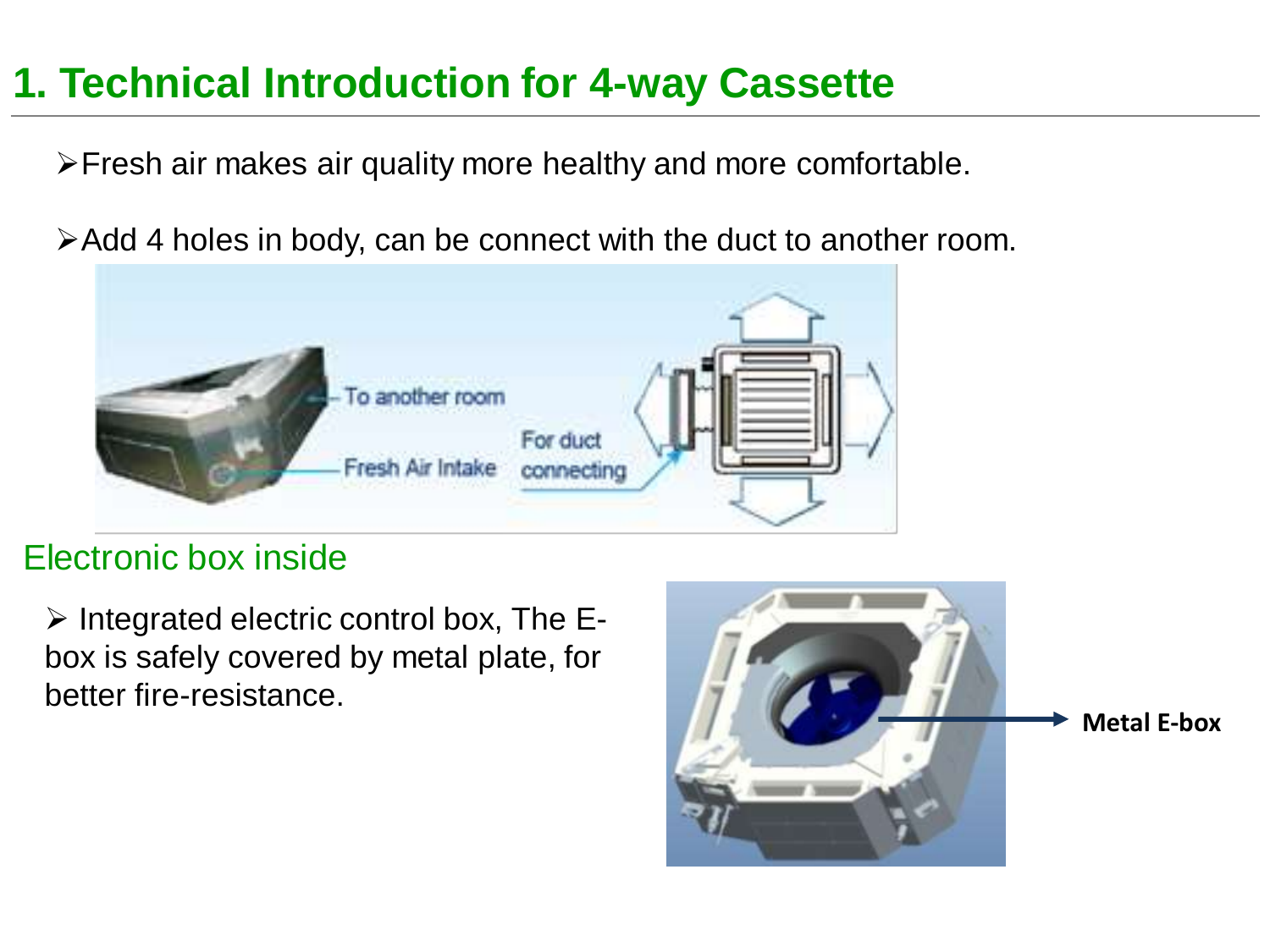#### Flexible Installation



 $\triangleright$  The unit can be installed either horizontally on the ceiling or vertically against the wall.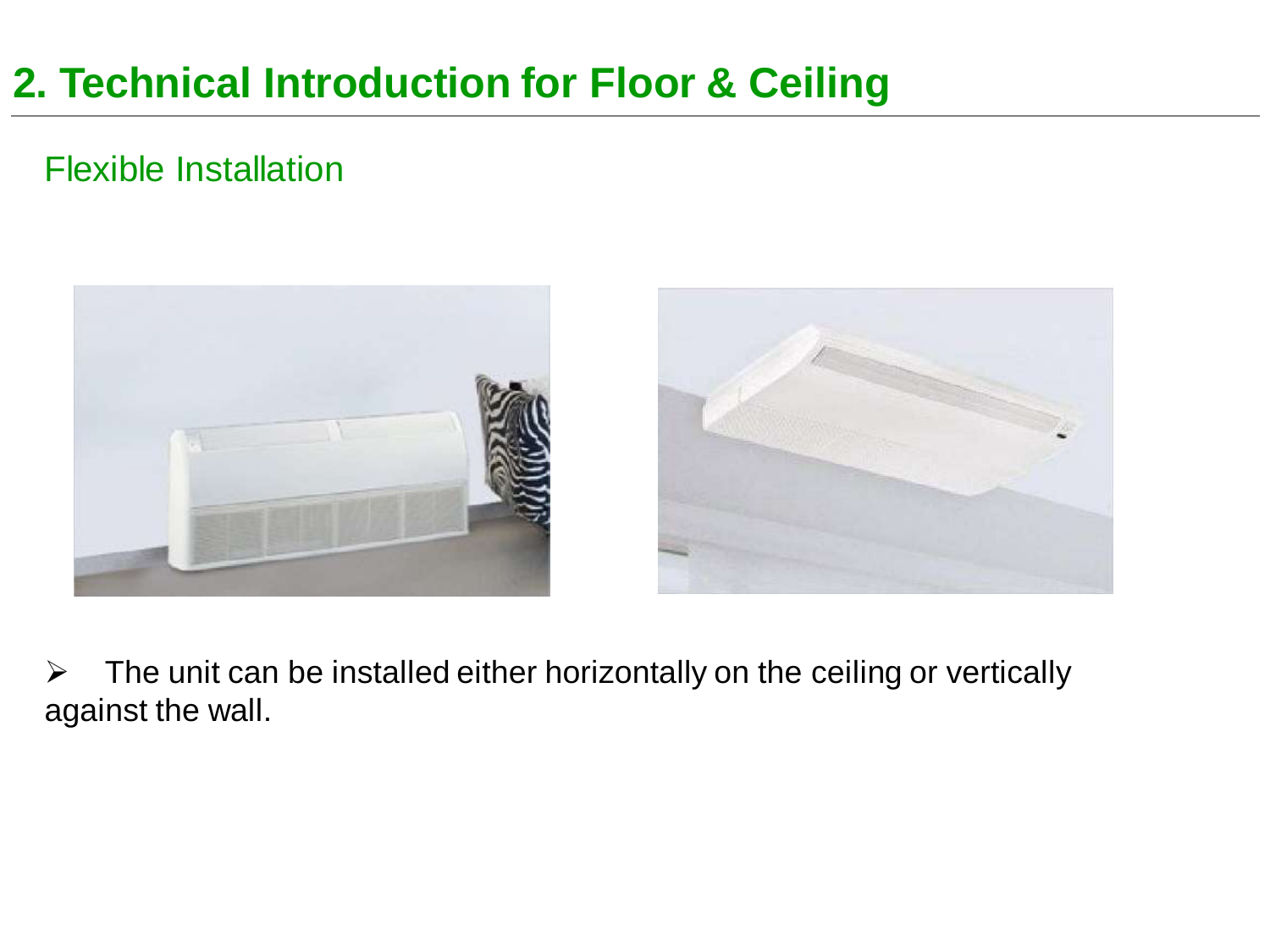#### 3-dimension Air Flow

 $\triangleright$  Two way auto-swing function, built-in two louver motor, vertical and horizontal air-flow adjustment.



Adopting centrifugal fans, higher ESP and longer air flow distance.

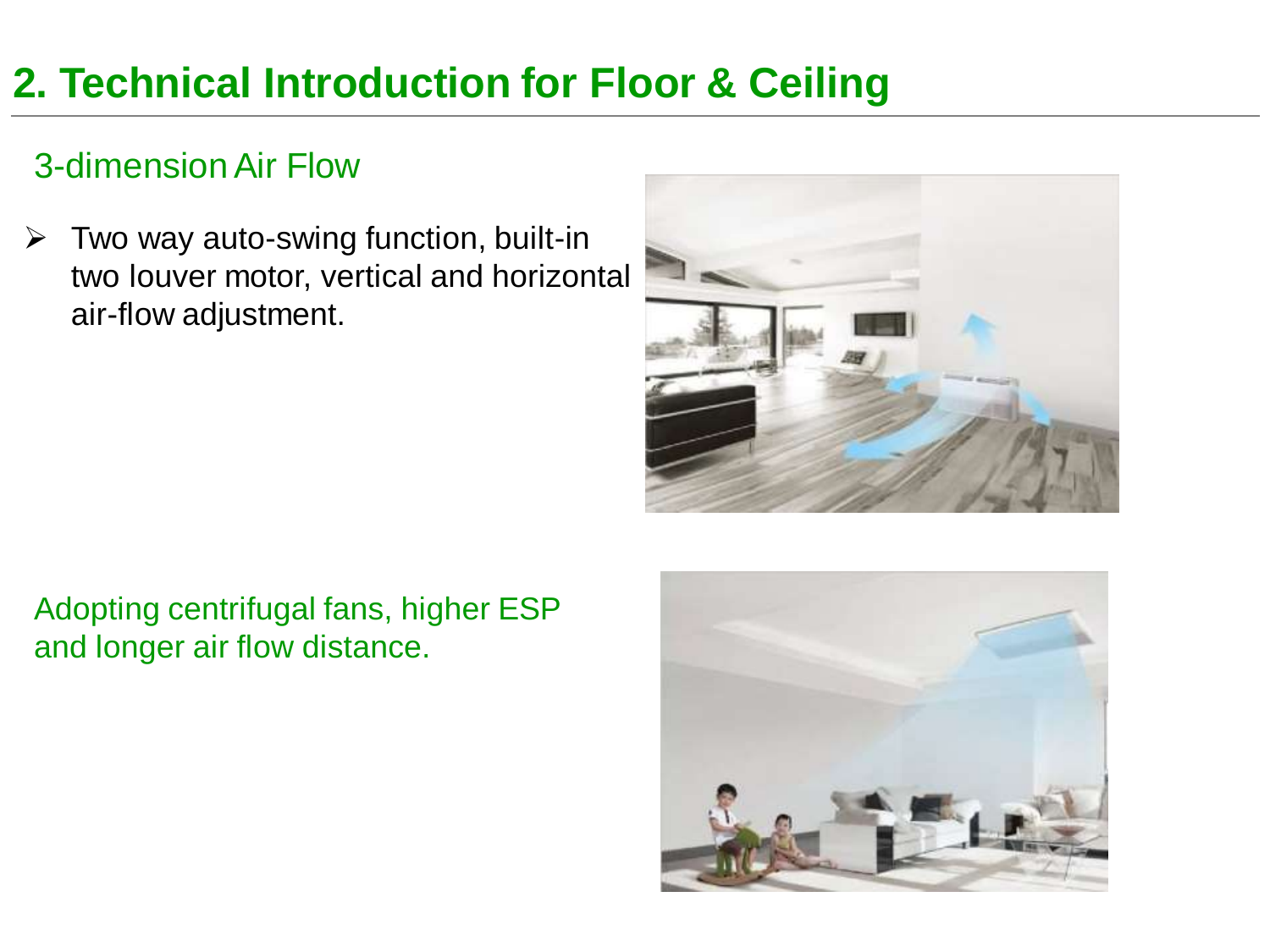#### Filter can be taken out easily for clear



#### **Functions**

- Adopting waterproof plastic film on water collector, avoiding water leakage.
- $\triangleright$  Self-diagnostic and multi protection.
- $\triangleright$  Auto-restart function.
- $\triangleright$  The upper plastic wheel case can be removed Alone, which is convenient adjust the wheel motor .



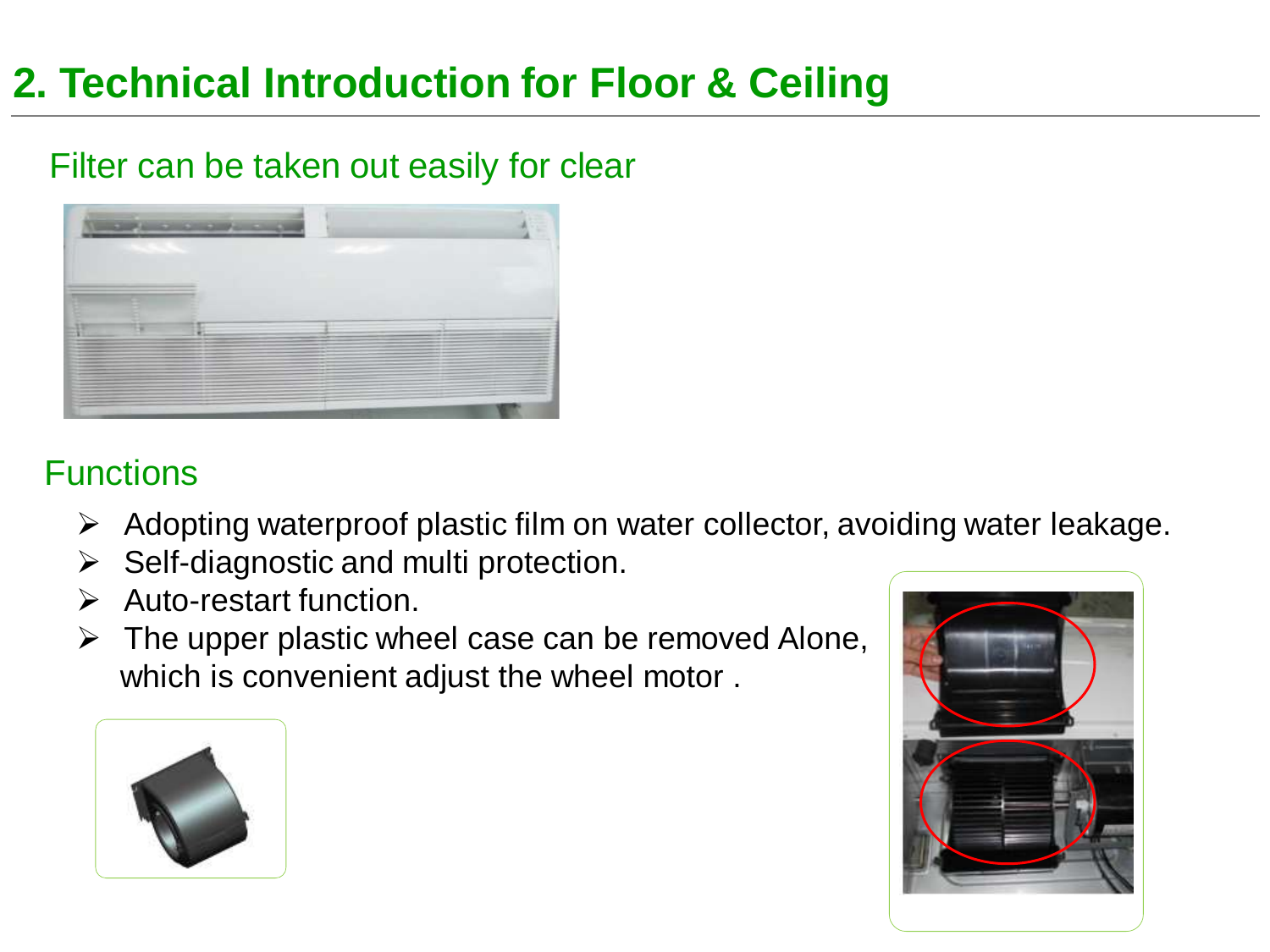

#### **Functions**

- $\triangleright$  More intuitive and simple, and the error code can be show in the display.
- $\triangleright$  Optional, Can be customized according to customer requirements.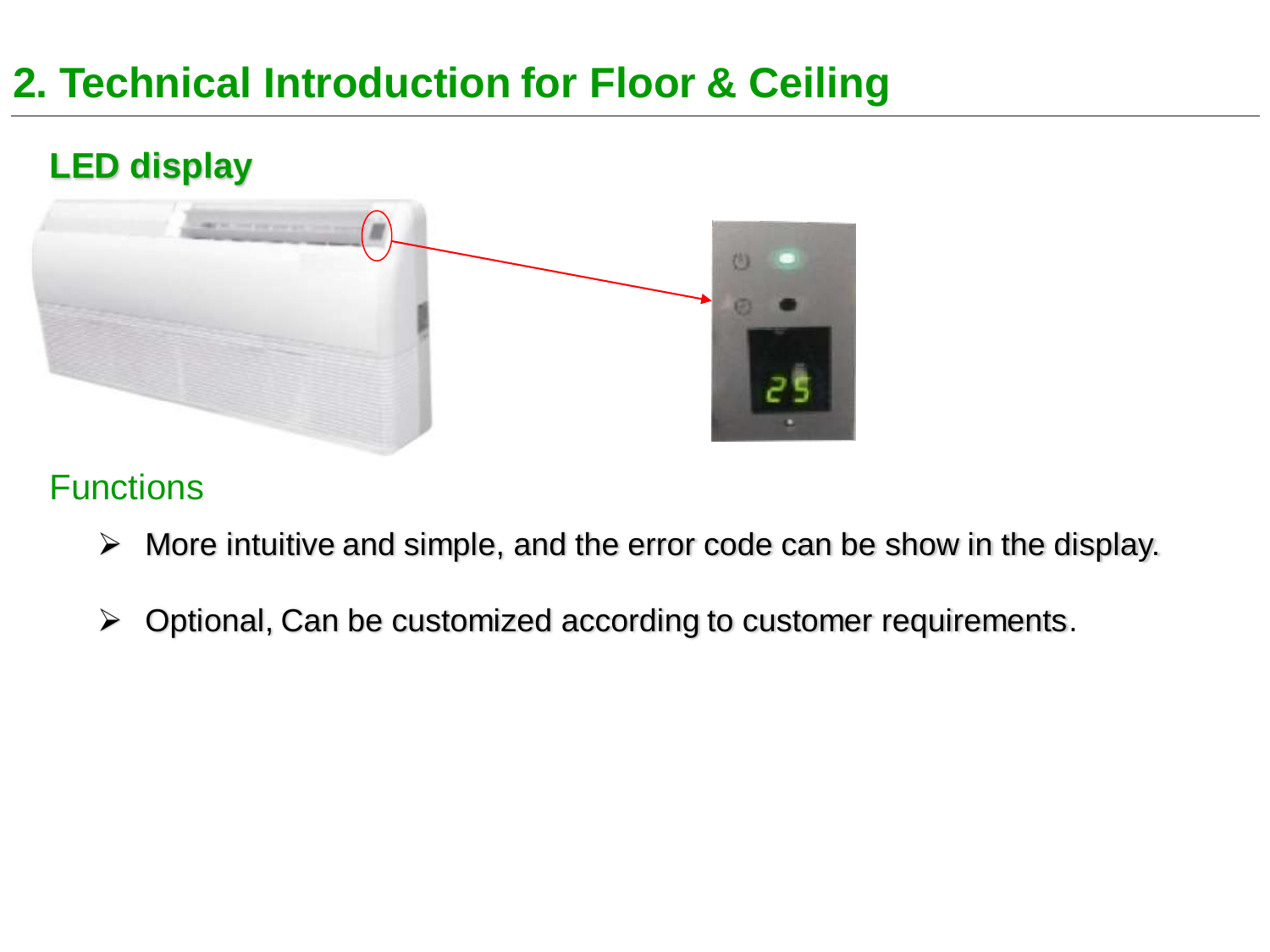#### Ultra-thin body design





Low ESP Type

Medium ESP Type



High ESP Type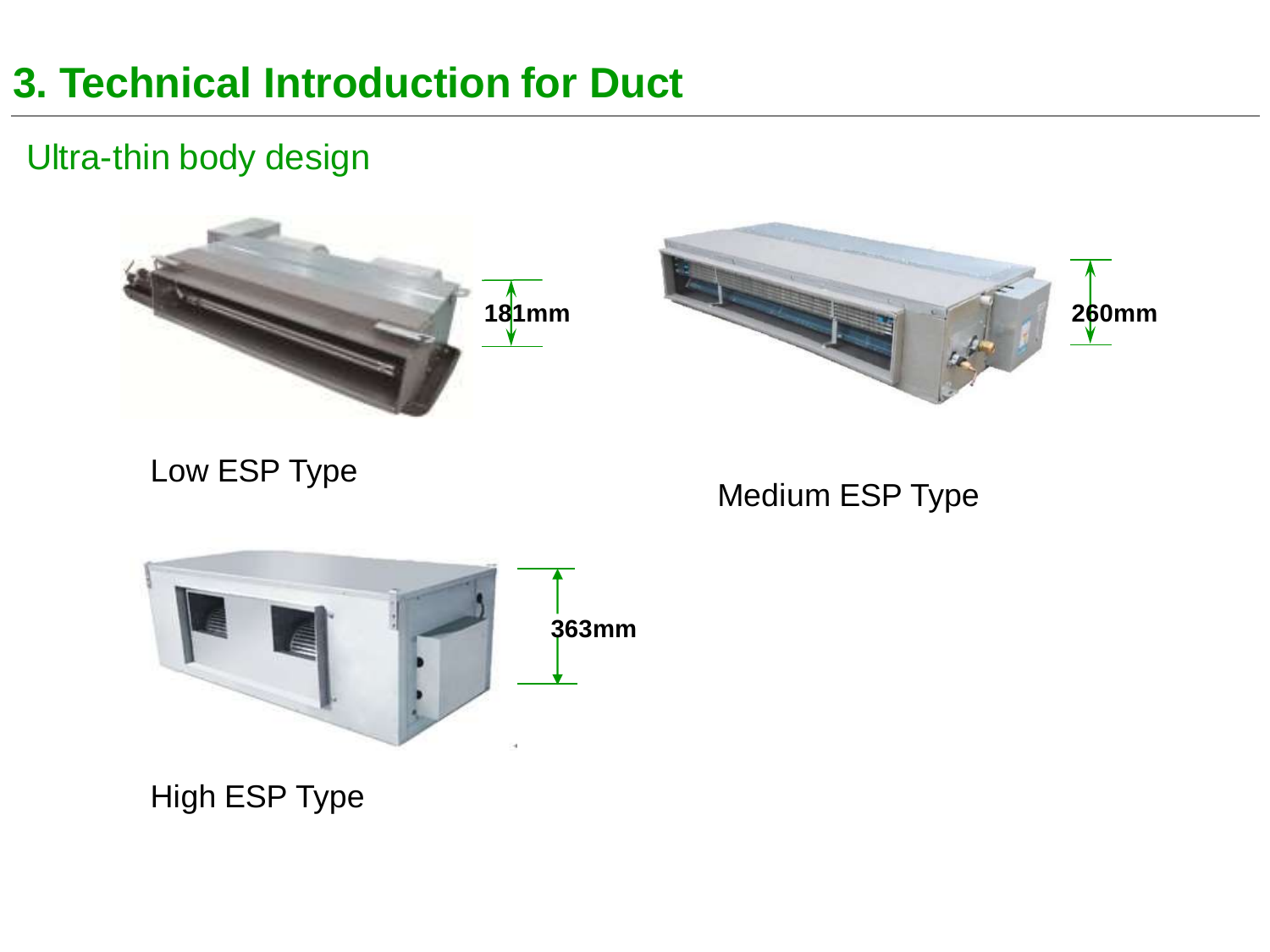#### Low ESP Type





 $\triangleright$  CFD technology design, increasing air-volume and decreasing noise level, noise level only 29dB(A).

Three fan speed, meet different requirement.

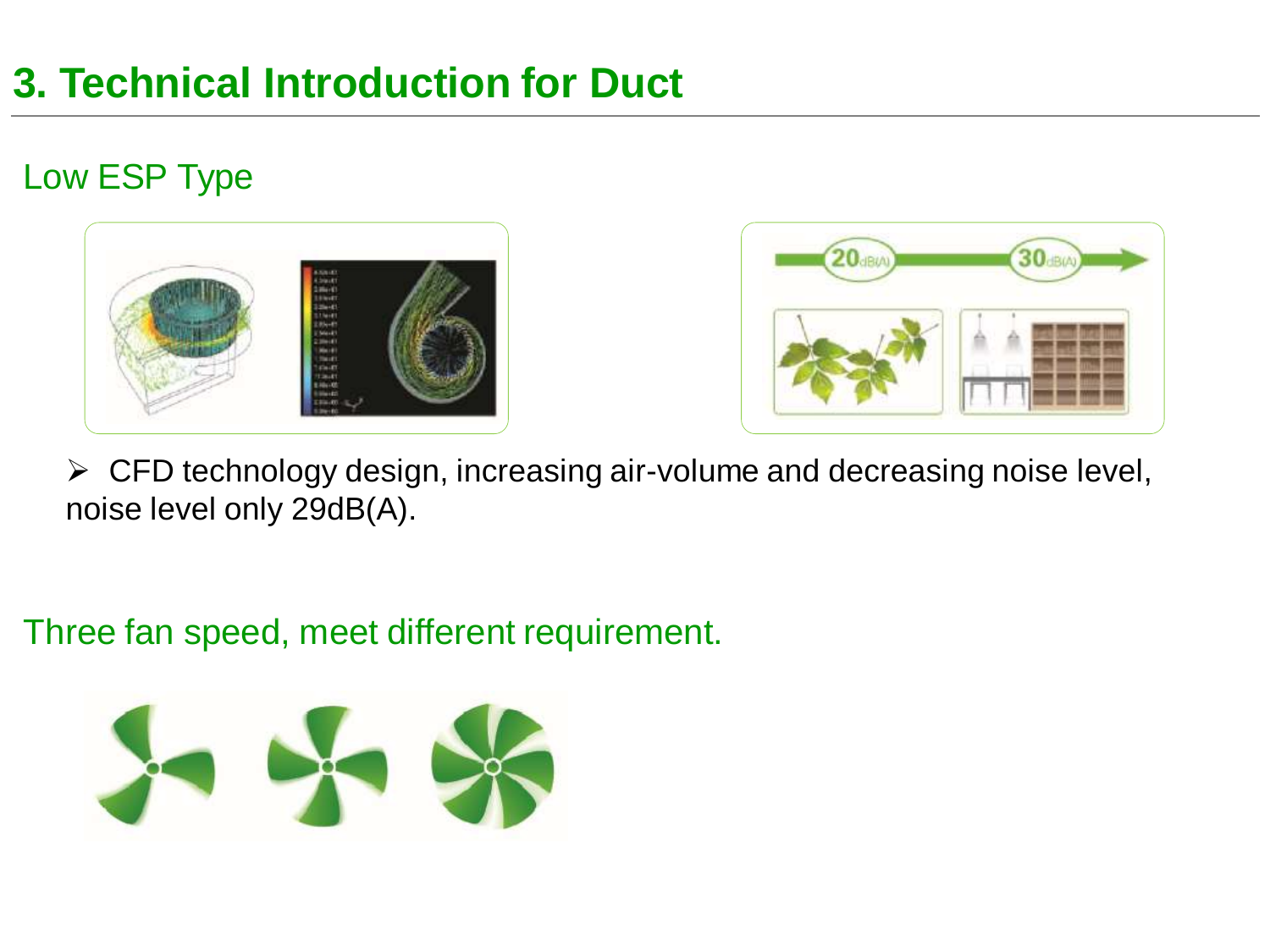E-box is body-side design, convenient installation and maintenance.



#### Two air intake way: from below or back.

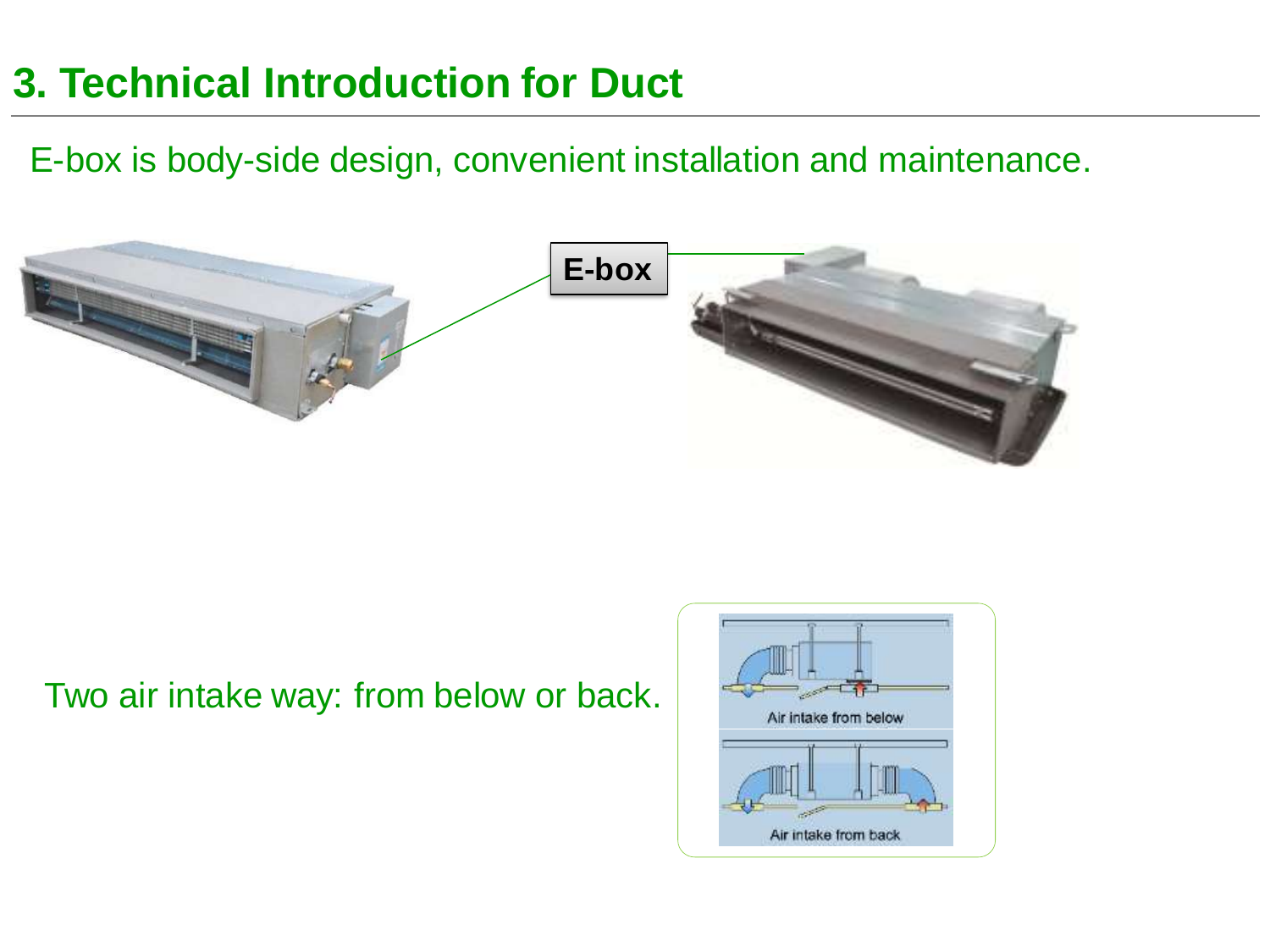Medium ESP Type Filter (Option)



- $\triangleright$  Filter can be taken out easily for clear.
- $\triangleright$  Easy maintenance.
- $\triangleright$  Rated ESP is 50Pa. It's easy to connect a duct.

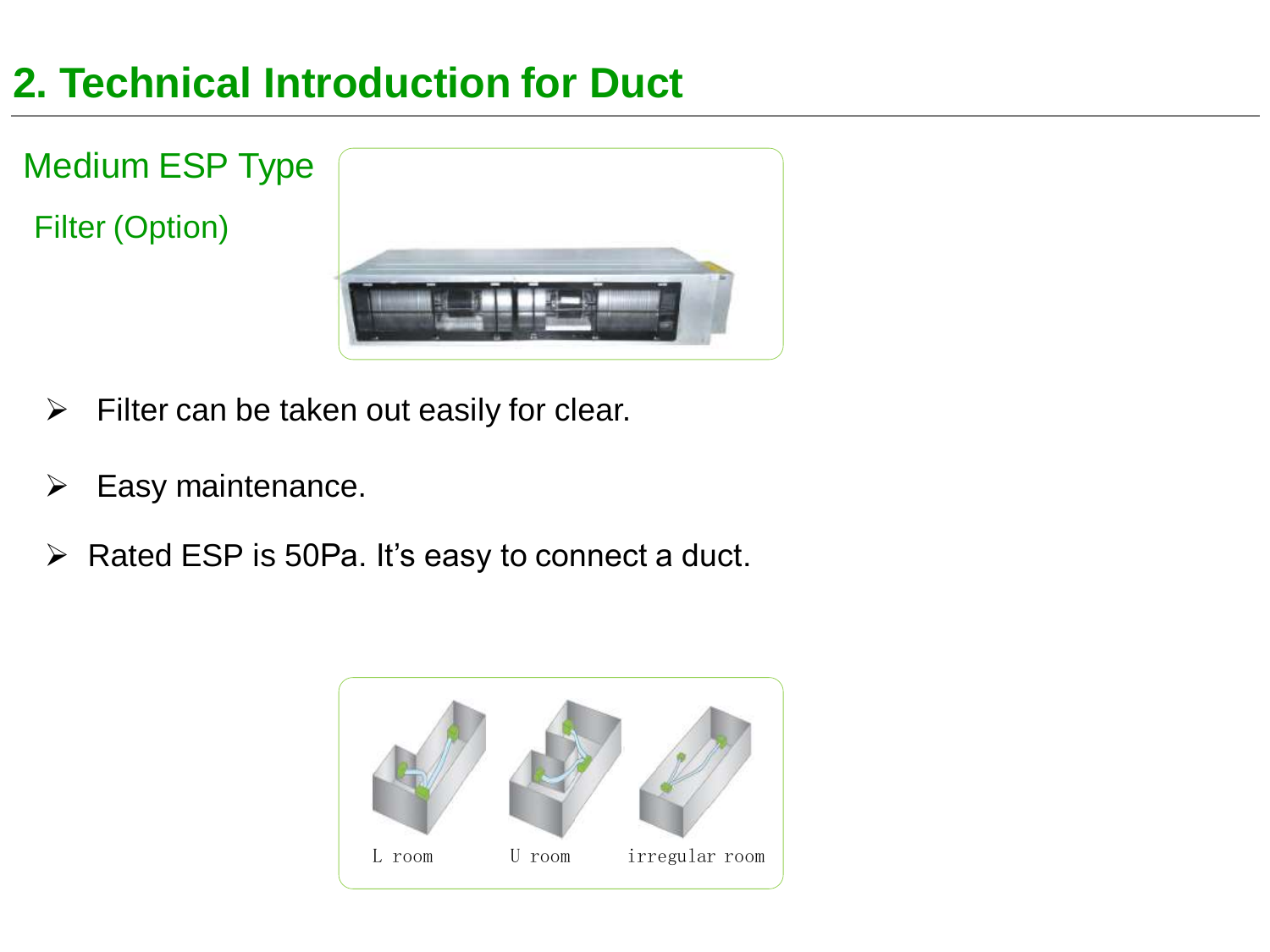### High ESP Type

- 120Pa ESP design for the High ESP Ductd Unit.
- $\triangleright$  Duct connect installational meet for different room structure.



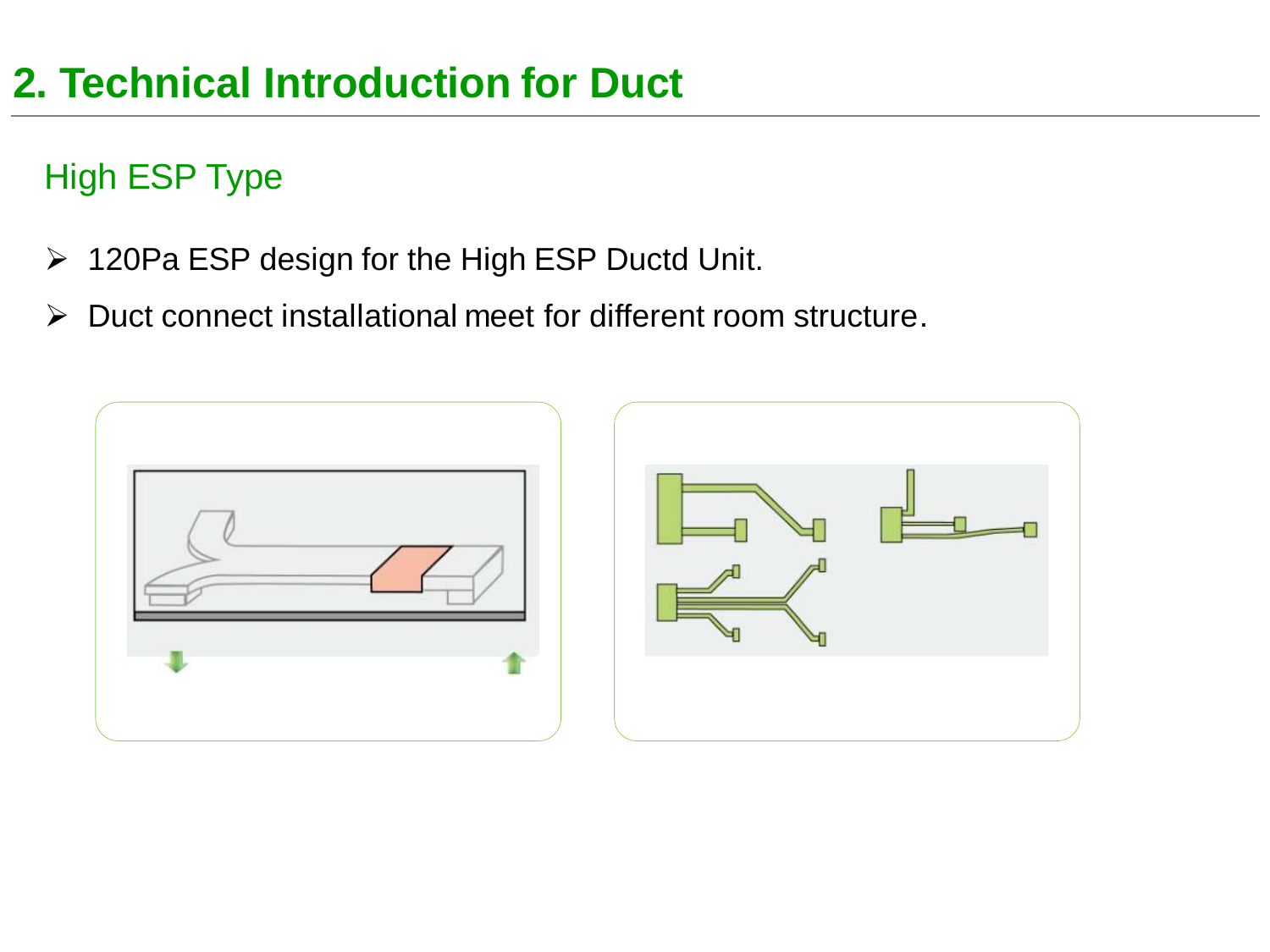#### Remote controller

- Wireless 8m transmission.
- Mode: Auto, Cooling, Dehumidification, Heating, Fan.
- $\triangleright$  Timer ON/OFF setting up to 24Hr.
- Temperature control range 16-32℃.
- $\triangleright$  Three fan speed selection.
- $\triangleright$  Sleep mode function

| <br>ī | <b>LEN</b> |
|-------|------------|
|       |            |

**Standard**